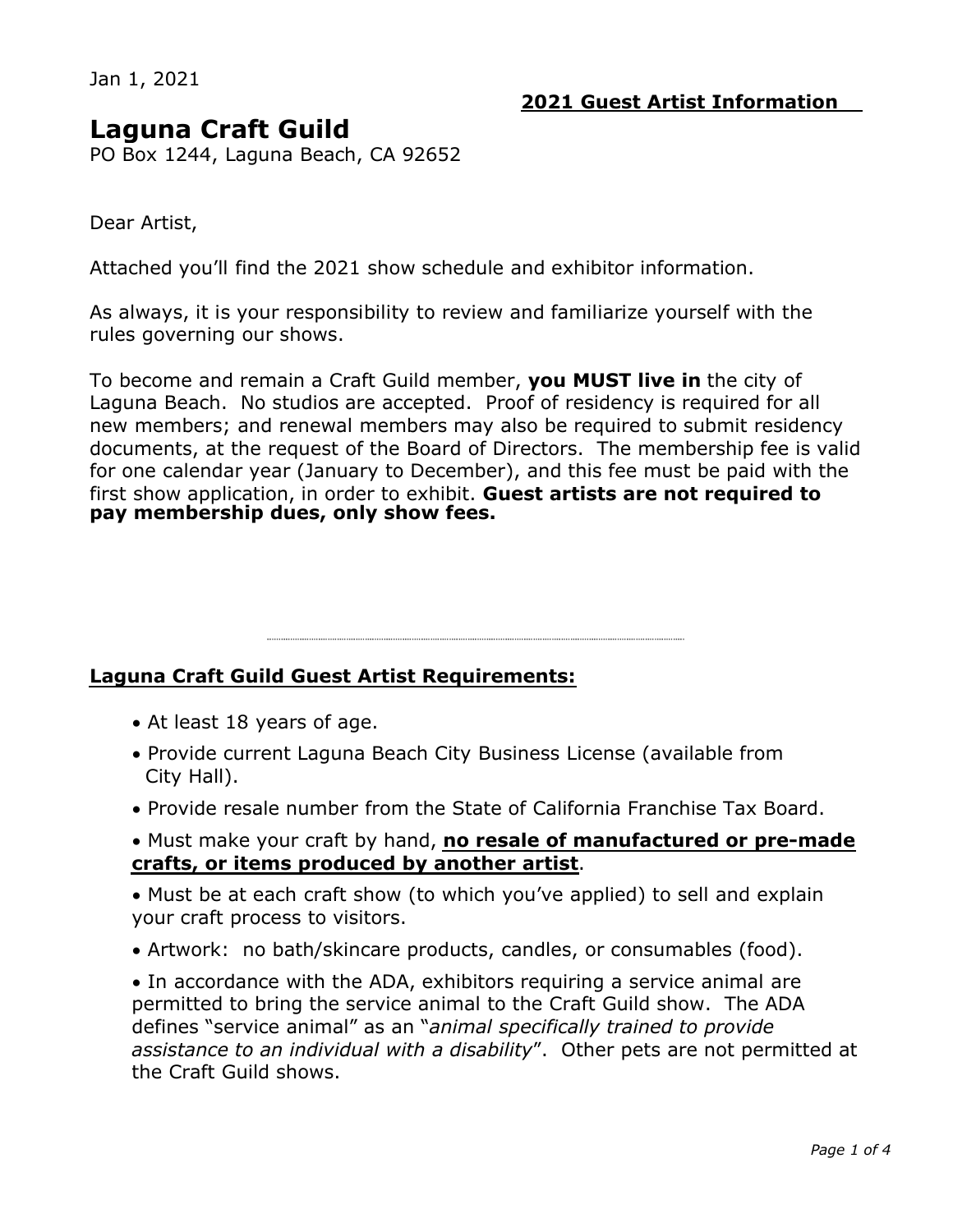## **Laguna Craft Guild 2021 Fees:**

| Annual membership fee for 2018: | \$n/a |
|---------------------------------|-------|
| Show fee:                       | \$75  |
| Late fee:                       | \$n/a |
| Returned check fee:             | \$25  |
|                                 |       |

All show fees are due in advance. We have less space due to Covid19 restrictions so it is vital to follow these procedures. Please do not combine payments for multiple show dates. **Each show should be paid for separately with its own check and please note the show date on the memo line of your check.** We will fill available spots with paid member artists and first-time artists on a firstcome, first-served basis, in order of receipt of fully-paid application. Spaces are limited, so once the show is filled, there will be a standby wait-list.

**There are NO refunds of any fees paid**. **This includes shows that you have paid for but cannot subsequently attend. NO FEES WILL BE APPLIED TO ANY OTHER SHOW DATE THAN THE SHOW TO WHICH YOU APPLIED. IF YOU CANNOT ATTEND, YOUR FEE IS FORFEITED. Please do not ask.** 

## **Laguna Craft Guild 2021 Show Dates:**

| <b>Fall 2022</b>                                         |
|----------------------------------------------------------|
| September 25<br>October<br>ч<br>October 23<br>November 6 |
|                                                          |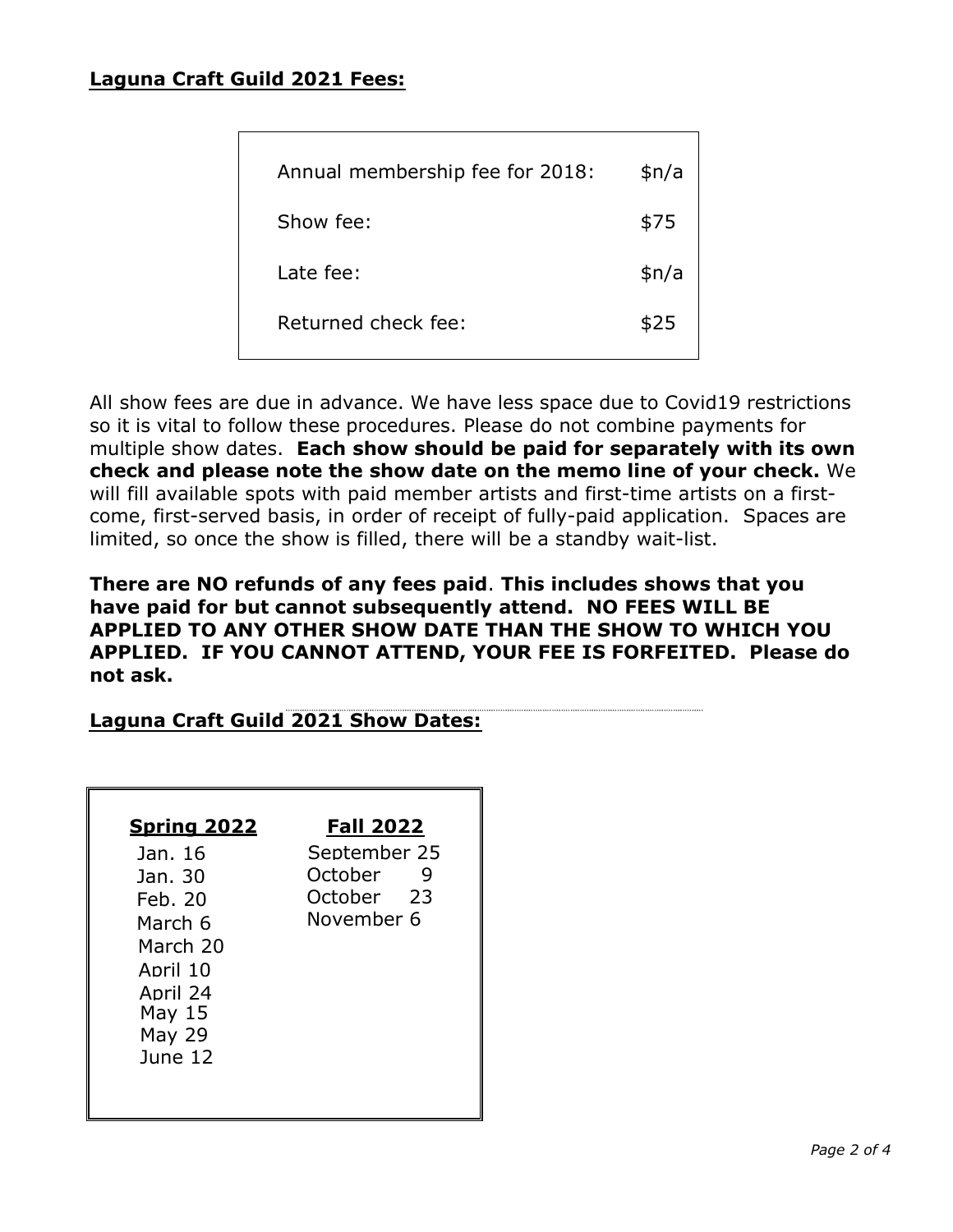## **Weather Cancellations:**

In the event of rain the morning of the scheduled show, the Board reserves the right to cancel or postpone the show. We will send any information we have via email, so please check your email in the morning. Depending on availability of the cobblestone area, the show may be rescheduled for one week later, with the exception of the June show. Artists will be advised accordingly.

## **Show Unloading/Parking/Setup/Teardown Information**

#### *Unloading:*

Unloading for the show takes place on El Paseo Street, which terminates in the traffic circle, adjacent to the cobblestone area. Coming from North Laguna, make a right turn onto El Paseo. Approaching from South Laguna, you cannot make a left turn onto El Paseo – go around the block and enter from the other direction.

- · Please arrive between 7:00 and 8:00AM. El Paseo will be closed to exhibitor traffic after 8:00AM. If you arrive later than 8:00AM you will have to carry your displays in from an alternate location. If you arrive later than 8:00AM, you may forfeit your space to anyone on the show wait-list.
- · A Board member will direct you to park in an open unloading zone.
- · Be sure to leave the 12' fire lane on El Paseo open. There must be access to the turn-around for ambulances, fire trucks or other emergency vehicles.
- · We cannot under any circumstances block the parking spots for the shops at any time. (Metered parking spots are fine to park in).
- · Do not block the ramp from the cobblestones to El Paseo. We must leave a wide space at the ramp to the cobblestones.
- · On arrival, a Board member will direct you to your pre-assigned booth space. Spaces in this show are small and irregular, please be flexible. Due to city and local merchant requirements, no artist display can be higher than 6'.
- · Unload your display/s and artwork in your assigned booth space, and then go park your vehicle.

## *Parking:*

A Board member will give you a day-pass for parking, and this must be displayed on your dashboard that day, and then turned in to the teardown traffic supervisor when you return to pack out.

You may park your car for the day at the Wells Fargo Bank parking lot, located on Ocean Avenue. Please park on the side closest to PCH. Only one vehicle per exhibitor booth space, and there are no in-and-out privileges, because the bank will double-charge us for that. Help us keep your booth fees down, please!